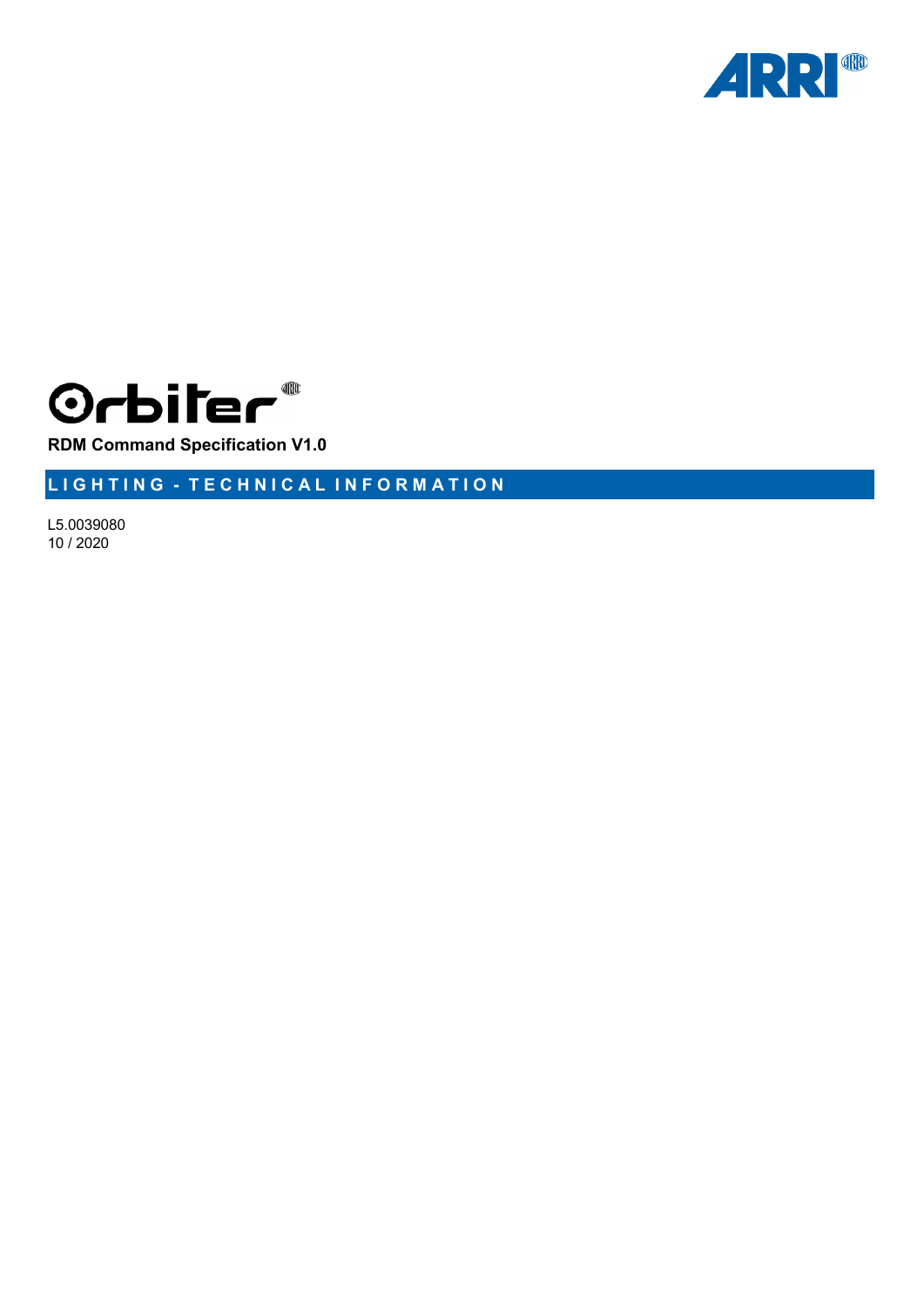#### <span id="page-1-0"></span>**Revision History**

| <b>Date</b> | -Number_ | Page | <b>Changes</b>             | Sign              |
|-------------|----------|------|----------------------------|-------------------|
| 13.10.2020  | .        |      | –<br>-ire<br>Release<br>ы. | M-SW<br><b>DN</b> |

© 2018 – 2020 Arnold & Richter Cine Technik GmbH & Co. Betriebs KG.

All rights reserved. Information subject to change without notice. ARRI and all affiliated companies disclaim liability for any injury, damage, direct or indirect loss, consequential or economic loss or any other loss occasioned by the use of, inability to use or reliance on the information contained in this document.

No part of this document may be used for distribution, reproduction, transmission, transcription, storage in a data retrieval system, or translated into any language in any form by any means without the prior written permission of ARRI. If you are downloading files from our web pages for your personal use, make sure to check for updated versions. ARRI cannot take any liability whatsoever for downloaded files, as technical data are subject to change without notice.

ARRI, the ARRI Logo, ARRIMAX, ARRISUN, EB, LiOS, L–Series, MAX Technology, M–Series, Orbiter, POCKETPAR, Quick Lighting Mount, True Blue, SkyPanel, SKYPANEL, T 12 and T 24 are registered trademarks of Arnold & Richter Cine Technik GmbH & Co. Betriebs KG.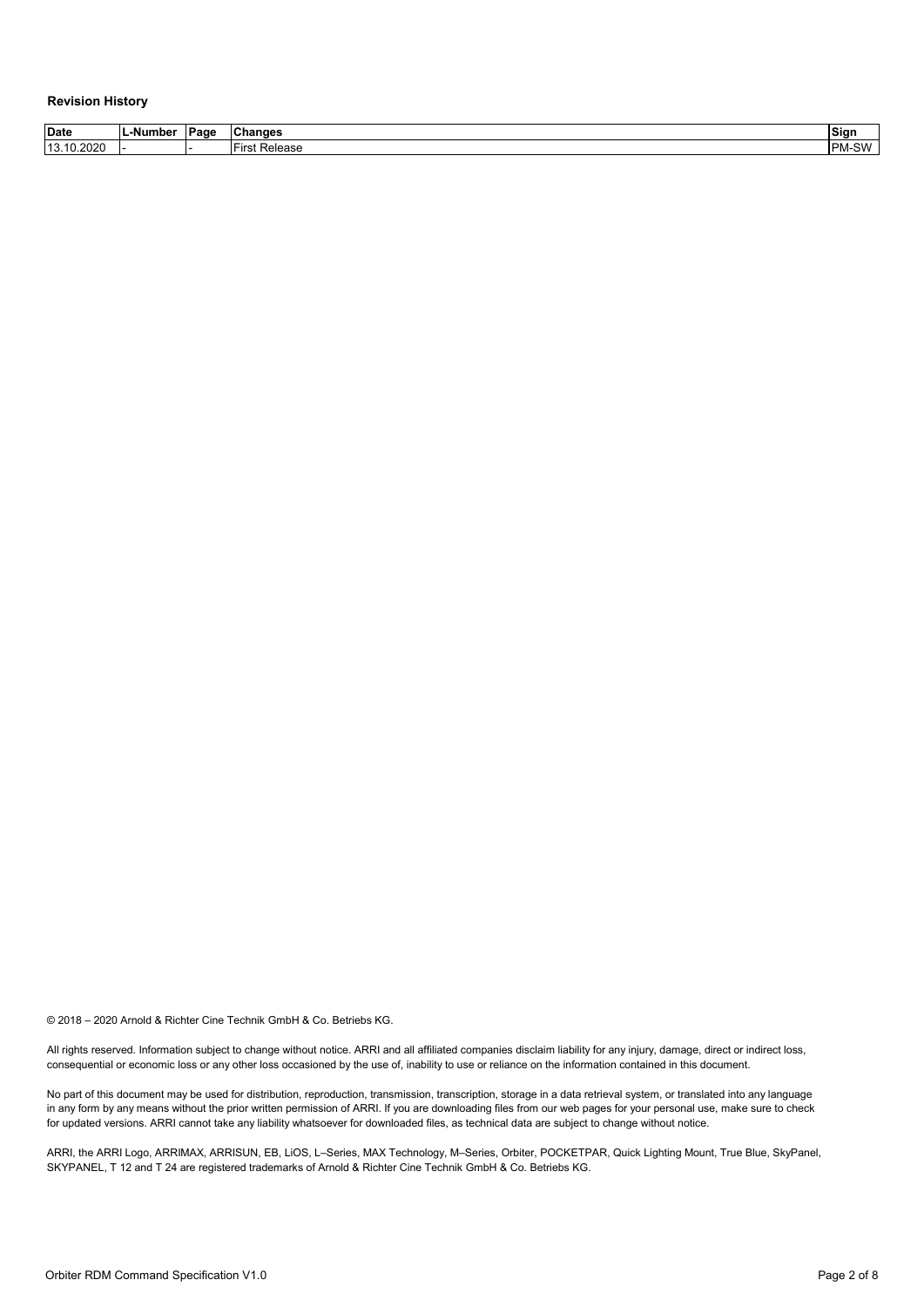# **Table of Content**

| <b>Dovicio</b>                   |  |
|----------------------------------|--|
| $\rightarrow$ able $\rightarrow$ |  |

#### **RDM Command Specification**

| 5 |
|---|
| 5 |
| 5 |
| 5 |
| 5 |
| 5 |
| 6 |
| 6 |
| 6 |
|   |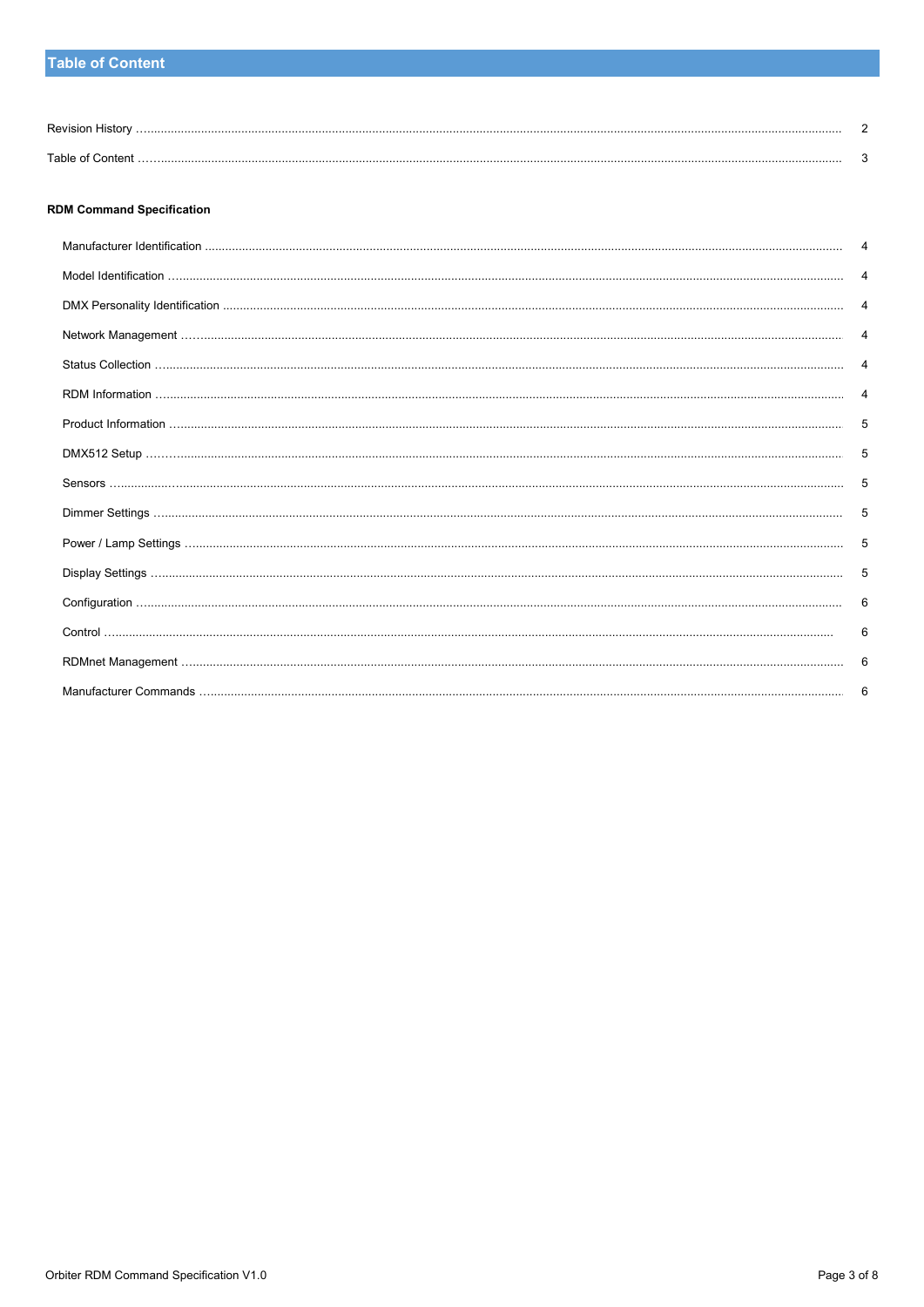## <span id="page-3-0"></span>**Manufacturer Identification**

| Identification  |        | Data Hex   Description                                  |
|-----------------|--------|---------------------------------------------------------|
| Manufacturer ID | 0x20B9 | Manufacturer identification number (ARRI Lighting)<br>◡ |

#### <span id="page-3-1"></span>**Model Identification**

| Identification |       | Data Hex Description                              |
|----------------|-------|---------------------------------------------------|
| Model ID       | 0x030 | I identification number (Orbiter)<br><b>Model</b> |

# <span id="page-3-2"></span>**DMX Personality Identification**

| <b>Identification</b>      |      | Data Hex   Description [Decimal Data: Mode Description (Footprint)] |
|----------------------------|------|---------------------------------------------------------------------|
| Personality Description 1  | 0x01 | 01: CCT & RGBACL 8 Bit (Footprint 17)                               |
| Personality Description 2  | 0x02 | 02: CCT 8 Bit (Footprint 7)                                         |
| Personality Description 3  | 0x03 | 03: CCT & HSI 8 Bit (Footprint 10)                                  |
| Personality Description 4  | 0x04 | 04: RGBACL 8 Bit (Footprint 14)                                     |
| Personality Description 5  | 0x05 | 05: HSI 8 Bit (Footprint 7)                                         |
| Personality Description 6  | 0x06 | 06: CCT & RGBACL 16 Bit (Footprint 30)                              |
| Personality Description 7  | 0x07 | 07: CCT 16 Bit (Footprint 10)                                       |
| Personality Description 8  | 0x08 | 08: CCT & HSI 16 Bit (Footprint 16)                                 |
| Personality Description 9  | 0x09 | 09: RGBACL 16 Bit (Footprint 24)                                    |
| Personality Description 10 | 0x0A | 10: HSI 16 Bit (Footprint 10)                                       |
| Personality Description 11 | 0x0B | 11: Gel Selection 8 Bit (Footprint 10)                              |
| Personality Description 12 | 0x0C | 12: Gel Selection 16 Bit (Footprint 12)                             |
| Personality Description 13 | 0x0D | 13: x,y Coordinates 8 Bit (Footprint 7)                             |
| Personality Description 14 | 0x0E | 14: x,y Coordinates 16 Bit (Footprint 10)                           |
| Personality Description 15 | 0x0F | 15: Source Matching 8 Bit (Footprint 7)                             |
| Personality Description 16 | 0x10 | 16: Source Matching 16 Bit (Footprint 8)                            |
| Personality Description 17 | 0x11 | 17: Lighting Effects 8 Bit (Footprint 14)                           |
| Personality Description 18 | 0x12 | 18: Lighting Effects 16 Bit (Footprint 23)                          |
| Personality Description 19 | 0x13 | 19: Ultimate Mode 8 Bit (Footprint 26)                              |
| Personality Description 20 | 0x14 | 20: Ultimate Mode 16 Bit (Footprint 46)                             |

*Note: Number in hex String, channel count*

## <span id="page-3-3"></span>**Network Management**

| <b>Command</b>             | <b>PID</b> | <b>IDescription</b>                                    |
|----------------------------|------------|--------------------------------------------------------|
| <b>IDISC UNIQUE BRANCH</b> |            | 0x0001 Search RDM devices                              |
| <b>IDISC MUTE</b>          |            | 0x0002 (S) Mute RDM device to avoid a response message |
| <b>DISC UN MUTE</b>        |            | 0x0003 (S) Activate RDM device for response message    |

## <span id="page-3-4"></span>**Status Collection**

| <b>Command</b>               | <b>PID</b> | <b>Description</b>                                                                      |
|------------------------------|------------|-----------------------------------------------------------------------------------------|
| <b>COMMS STATUS</b>          |            | $0x0015$ (G S) Collects the information about the integrity of the communication system |
| <b>QUEUED MESSAGE</b>        |            | $0x0020$ (G) Retrieves queued messages or a status message if no message is in queue    |
| <b>ISTATUS MESSAGES</b>      |            | 0x0030 (G) Retrieves current Warning/Error messages                                     |
| <b>STATUS ID DESCRIPTION</b> |            | 0x0031 (G) Retrieves description of each Warning/Error/Status message                   |
| <b>CLEAR STATUS ID</b>       |            | $0x0032$ (S) Clear the status message queue                                             |

## <span id="page-3-5"></span>**RDM Information**

| <b>Command</b>                | <b>PID</b> | <b>IDescription</b>                                                                                             |
|-------------------------------|------------|-----------------------------------------------------------------------------------------------------------------|
| <b>ISUPPORTED PARAMETERS</b>  |            | 0x0050 (G) Retrieves a list of all supported RDM commands                                                       |
| <b>IPARAMETER DESCRIPTION</b> |            | $0x0051$ (G) Retrieves a list of all non-standard RDM commands (manufacturer commands $\ge$ = 0x8000) and their |
|                               |            | parameters                                                                                                      |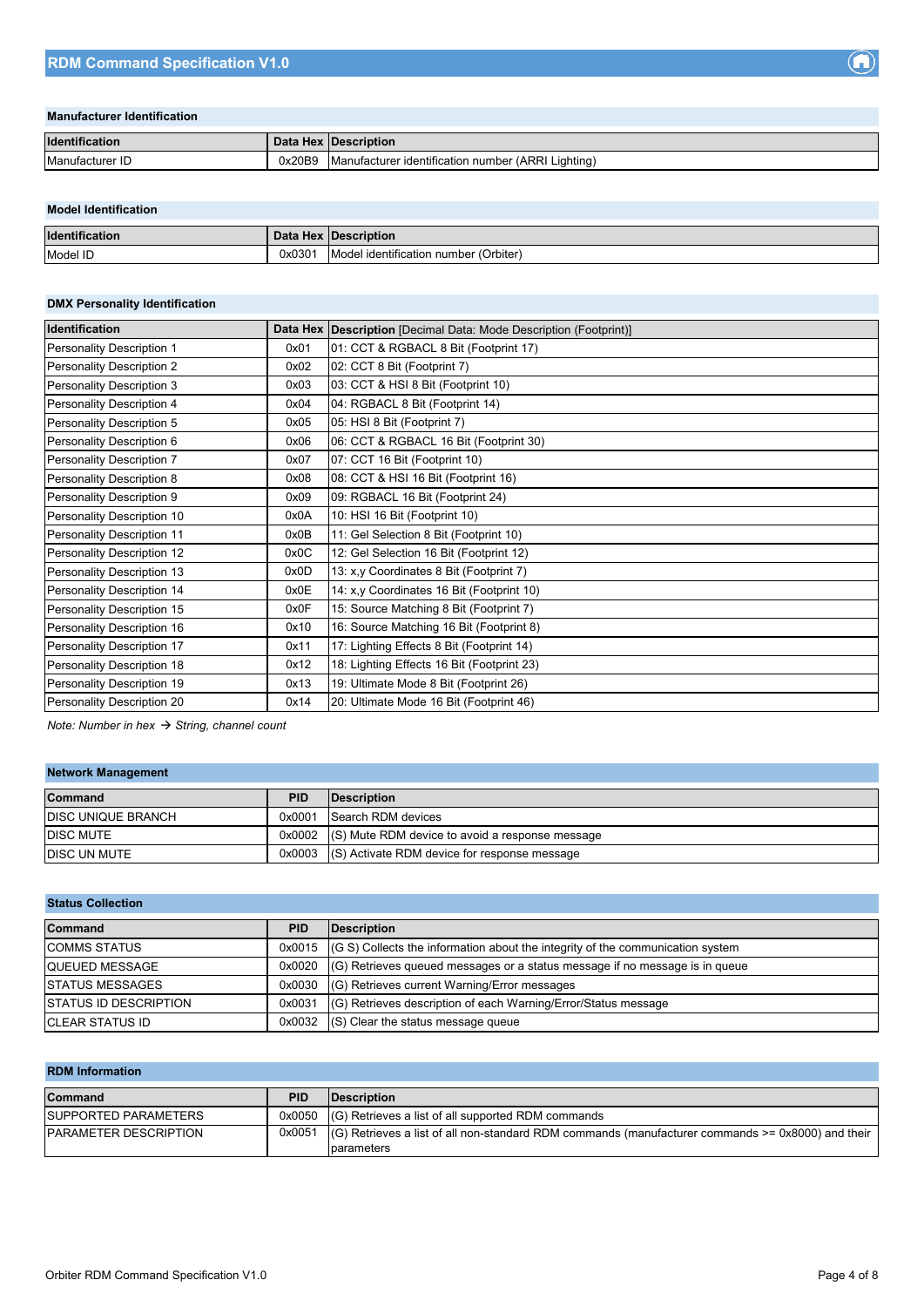# <span id="page-4-0"></span>**Product Information**

| <b>Command</b>                     | <b>PID</b> | <b>Description</b>                                                                                                                                         |
|------------------------------------|------------|------------------------------------------------------------------------------------------------------------------------------------------------------------|
| <b>IDEVICE INFO</b>                | 0x0060     | (G) Retrieves a variety of information about the device that is normally required by a controller                                                          |
| <b>IPRODUCT DETAIL ID LIST</b>     | 0x0070     | (G) Requests technology details for a device                                                                                                               |
| <b>IDEVICE MODEL DESCRIPTION</b>   | 0x0080     | $ $ (G) Text description of up to 32 characters for the device model type                                                                                  |
| <b>IMANUFACTURER LABEL</b>         | 0x0081     | (G) This parameter provides an ASCII text response with the manufacturer name for the device<br>"ARRI Lighting" is the default name                        |
| <b>DEVICE LABEL</b>                | 0x0082     | $(G S)$ Supports the setting a descriptive label for each device<br>It may be used for identifying a dimmer rack number or specifying the devices location |
| <b>FACTORY DEFAULTS</b>            | 0x0090     | (G S) Set the device to its factory defaults<br>Get: Check if settings still in default state $\rightarrow$ 1 if default                                   |
| <b>SOFTWARE VERSION LABEL</b>      | 0x00C0     | (G) Retrieves software version string of main software                                                                                                     |
| <b>BOOT SOFTWARE VERSION ID</b>    | 0x00C1     | (G) Retrieves primary boot software version                                                                                                                |
| <b>BOOT SOFTWARE VERSION LABEL</b> |            | 0x00C2 (G) Retrieves details about primary bootloader                                                                                                      |

## <span id="page-4-1"></span>**DMX512 Setup**

| <b>Command</b>                      | <b>PID</b> | Description                                                                                            |
|-------------------------------------|------------|--------------------------------------------------------------------------------------------------------|
| <b>IDMX PERSONALITY</b>             |            | 0x00E0 (G S) Retrieve or set DMX mode                                                                  |
| <b>IDMX PERSONALITY DESCRIPTION</b> | 0x00E1     | (G) Shows a description of a DMX-Mode, max 32 characters<br>Shows exactly the description used in ALSM |
| <b>IDMX START ADDRESS</b>           |            | 0x00F0 (G S) Retrieve or set DMX address                                                               |
| <b>SLOT INFO</b>                    |            | $0x0120$ (G) Retrieves the description from each DMX slot of the recent DMX mode                       |
| <b>ISLOT DESCRIPTION</b>            | 0x0121     | (G) Retrieves the description with max. 32 characters for each DMX slot of the recent DMX mode         |
| <b>IDEFAULT SLOT VALUE</b>          | 0x0122     | I(G) Retrieves the default DMX value for each DMX slot of the recent DMX mode                          |

<span id="page-4-2"></span>

| <b>Sensors</b>            | 0x02xx     |                                                              |
|---------------------------|------------|--------------------------------------------------------------|
| Command                   | <b>PID</b> | <b>IDescription</b>                                          |
| <b>ISENSOR DEFINITION</b> |            | $0x0200$ $(G)$ Retrieves the definition of a specific sensor |
| <b>ISENSOR VALUE</b>      | 0x0201     | (G) Retrieves or resets sensor data                          |

<span id="page-4-3"></span>

| <b>Dimmer Settings</b>   | 0x03xx     |                                                                                                                                                                                                      |
|--------------------------|------------|------------------------------------------------------------------------------------------------------------------------------------------------------------------------------------------------------|
| <b>Command</b>           | <b>PID</b> | <b>Description</b>                                                                                                                                                                                   |
| <b>CURVE</b>             | 0x0343     | (G S) Retrieve or set a dimmer curve<br>Exponential = $1$<br>Linear = $2$<br>Logarithmic $=$ 3<br>"S" Curve $= 4$                                                                                    |
| <b>CURVE DESCRIPTION</b> | 0x0344     | $ (G)$ Retrieves the description of a dimmer curve (0x0343 $\rightarrow$ CURVE)<br>1 $\rightarrow$ Exponential<br>$2 \rightarrow$ Linear<br>$3 \rightarrow$ Logarithmic<br>$4 \rightarrow$ "S" Curve |

<span id="page-4-4"></span>

| <b>Power / Lamp Settings</b> | 0x04xx     |                                                                           |
|------------------------------|------------|---------------------------------------------------------------------------|
| Command                      | <b>PID</b> | Description                                                               |
| <b>DEVICE HOURS</b>          | 0x0400     | (G) Retrieves the number of hours of operation the device has been in use |
| <b>LAMP HOURS</b>            | 0x0401     | (G) Retrieves the number of lamp hours                                    |
| <b>LAMP STRIKES</b>          | 0x0402     | (G) Retrieves the number of lamp strikes                                  |
| <b>LAMP STATE</b>            | 0x0403     | (G) Retrieves the current operating state of the lamp                     |
| LAMP ON MODE                 | 0x0404     | (G) Retrieves the current Lamp On Mode                                    |
|                              |            | Lamp On Mode defines the conditions under which a lamp will be struck     |
| <b>IDEVICE POWER CYCLES</b>  | 0x0405     | (G) Retrieves the number of power cycles of a device                      |

<span id="page-4-5"></span>

| <b>Display Settings</b> | 0x05xx     |                                                            |
|-------------------------|------------|------------------------------------------------------------|
| Command                 | <b>PID</b> | <b>Description</b>                                         |
| <b>IDISPLAY INVERT</b>  |            | 0x0500 (G S) Retrieve or change the display invert setting |
| <b>DISPLAY LEVEL</b>    |            | 0x0501 (G S) Retrieve or change the display contrast       |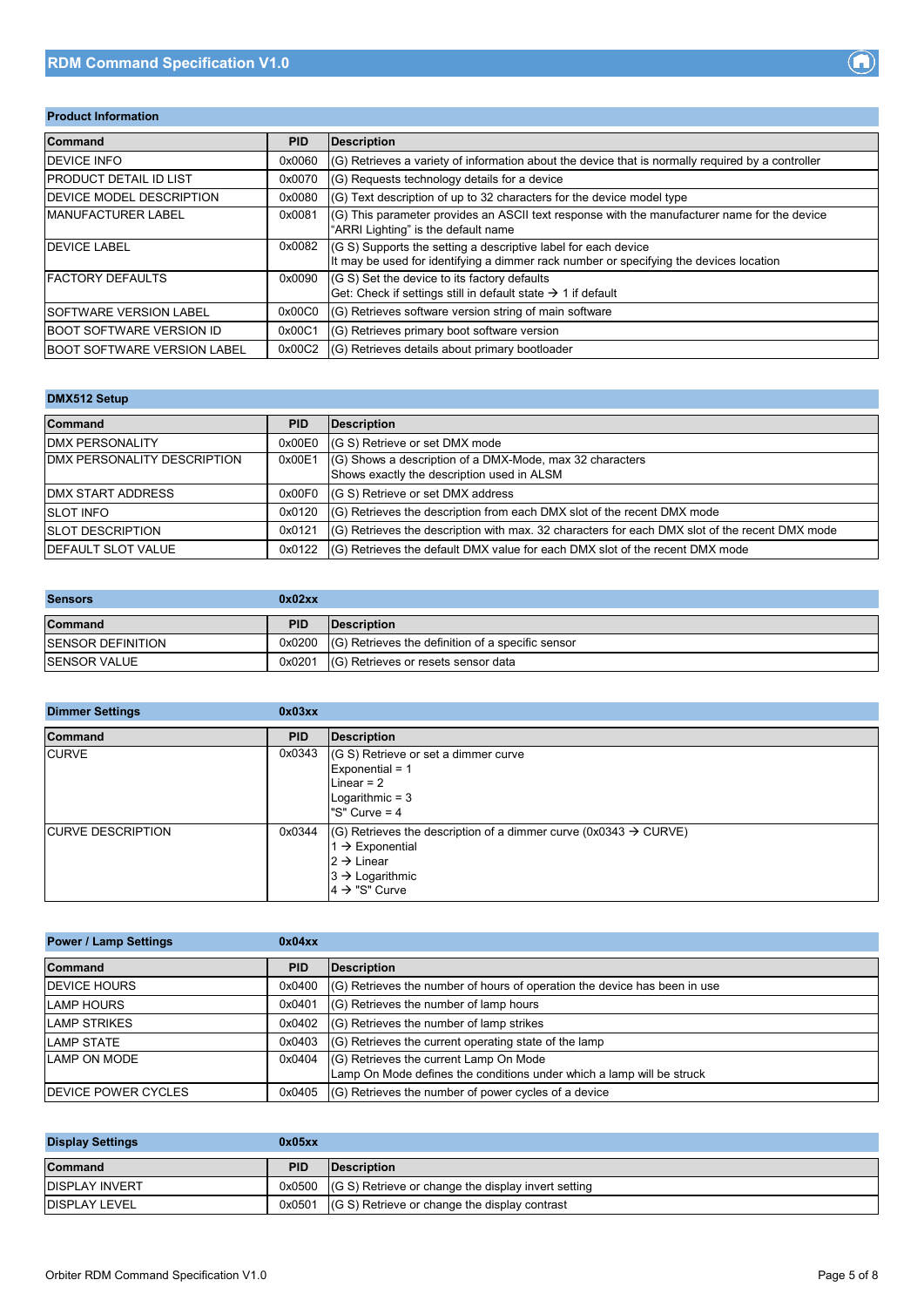<span id="page-5-0"></span>

| <b>Configuration</b>   | 0x06xx     |                                                                                                                                                        |
|------------------------|------------|--------------------------------------------------------------------------------------------------------------------------------------------------------|
| <b>Command</b>         | <b>PID</b> | <b>IDescription</b>                                                                                                                                    |
| <b>REAL TIME CLOCK</b> |            | $0x0603$ (G S) Retrieve the value or set the real time clock (Year, Month, Day, Hour, Minute)<br>Note: After a power cycle, the device' clock is reset |

<span id="page-5-1"></span>

| <b>Control</b>         | 0x10xx     |                                                       |
|------------------------|------------|-------------------------------------------------------|
| Command                | <b>PID</b> | Description                                           |
| <b>IDENTIFY DEVICE</b> |            | $0x1000$ (G S) Identify device<br>$Off = 0$<br>$On =$ |

<span id="page-5-2"></span>

| <b>RDMnet Management</b>             | 0x07xx     |                                                                                                                         |
|--------------------------------------|------------|-------------------------------------------------------------------------------------------------------------------------|
| Command                              | <b>PID</b> | <b>Description</b>                                                                                                      |
| <b>ILIST INTERFACES</b>              | 0x0700     | (G) Retrieves a packed list of network interface descriptors, representing the IPv4 network<br>interfaces on the device |
| <b>INTERFACE LABEL</b>               | 0x0701     | (G) Retrieves the label for a network interface                                                                         |
| IINTERFACE HARDWARE ADDRESS<br>TYPE1 | 0x0702     | (G) Retrieves the EUI-48 (EU) hardware address of an interface                                                          |
| <b>IPV4 DHCP MODE</b>                | 0x0703     | (G S) Retrieve or set the Dynamic Host Configuration Protocol (DHCPv4) mode for an interface                            |
| ILIPV4 ZEROCONF MODE                 | 0x0704     | (G S) Retrieve or set Zeroconf Mode (Bonjour)                                                                           |
| <b>IPV4 CURRENT ADDRESS</b>          | 0x0705     | (G S) Retrieve or set the current IPv4 address and netmask information for an interface                                 |
| <b>IPV4 STATIC ADDRESS</b>           | 0x0706     | (G S) Retrieve or set static configuration of the IPv4 address and network mask on an interface                         |
| IINTERFACE APPLY CONFIGURATION       | 0x0709     | (S) Set/apply any changes of the interface configuration                                                                |
| <b>IPV4 DEFAULT ROUTE</b>            | 0x070A     | (G S) Retrieve or set the deafult IPv4 route for a device                                                               |
| <b>IDNS IPV4 NAME SERVER</b>         | 0x070B     | (G S) Retrieve or set the IPv4 DNS name servers for a device<br>Up to three IPv4 name servers may be configured         |
| <b>DNS HOSTNAME</b>                  | 0x070C     | (G) Retrieves host name                                                                                                 |
| <b>IDNS DOMAIN NAME</b>              | 0x070D     | (G S) Retrieve or set domain name                                                                                       |

<span id="page-5-3"></span>

| <b>Manufacturer Commands</b> | 0x8xxx     |                                                                                                                                |
|------------------------------|------------|--------------------------------------------------------------------------------------------------------------------------------|
| Command                      | <b>PID</b> | <b>Description</b>                                                                                                             |
| <b>DMX LOSS BEHAVIOUR</b>    | 0x8003     | (G S) Retrieve or set DMX signal lost behaviour<br>Hold last command $= 1$<br>Black out $= 2$<br>Hold 2 min and fade out $=$ 3 |
| DMX MODE SPEC.               | 0x8004     | (G S) Retrieve or set DMX protocol version<br>$V4.5 = 1$                                                                       |
| <b>TUNGSTEN MODE</b>         | 0x8007     | (G S) Retrieve or set tungsten mode<br>Disable = $0$<br>Enable = $1$                                                           |
| <b>RGBACL COLOR SPACE</b>    | 0x8010     | (G S) Retrieve or set RGBW plasa mode<br>Disable = $0$<br>Enable = $1$                                                         |
| <b>HIGH SPEED MODE</b>       | 0x8012     | (G S) Retrieve or set highspeed mode<br>Disable = $0$<br>Enable = $1$                                                          |
| <b>RDM SERVICE</b>           | 0x8013     | (G S) Retrieve or set RDM service<br>Disable = $0$<br>Enable = $1$                                                             |
| <b>CRMX STATE</b>            | 0x8014     | (G S) Retrieve or set CRMX module<br>Disable = $0$<br>Enable = $1$                                                             |
| <b>CRMX LINK STATE</b>       | 0x8015     | (G) Retrieve link state / unlink WDMX module from any transmitter<br>Unlinked = $0$<br>Linked = $1$                            |
| <b>DMX REDUCE CHANNELS</b>   | 0x8017     | (G S) Retrieve or set reduced channels for DMX<br>Disable = $0$<br>Enable = $1$                                                |
| <b>DMX EXTENDED COLOR</b>    | 0x8018     | (G S) Retrieve or set extended color control mode for DMX<br>Disable = $0$<br>Enable = $1$                                     |

 $\left( \bigcap \right)$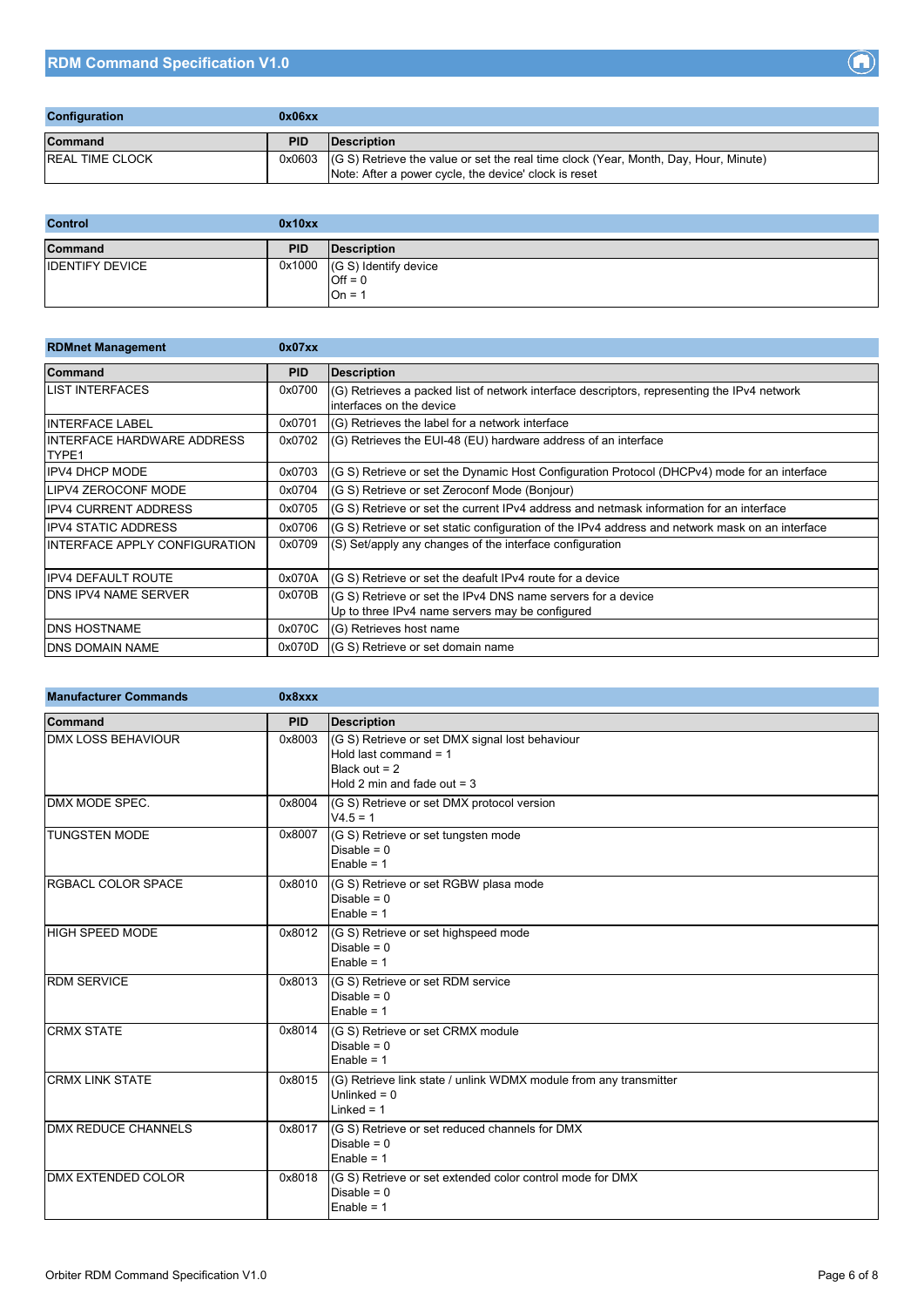| <b>Manufacturer Commands</b>    | 0x8xxx     |                                                                                                                                                                                                                                                                                                        |
|---------------------------------|------------|--------------------------------------------------------------------------------------------------------------------------------------------------------------------------------------------------------------------------------------------------------------------------------------------------------|
| <b>Command</b>                  | <b>PID</b> | <b>Description</b>                                                                                                                                                                                                                                                                                     |
| DMX / RDM GATEWAY               | 0x8019     | (G S) Retrieve or set Art-net gateway<br>Disable = $0$<br>Enable = $1$                                                                                                                                                                                                                                 |
| <b>DMX VALID FILTER</b>         | 0x801A     | (G S) Retrieve or set DMX valid filter<br>Disable = $0$<br>Enable = $1$                                                                                                                                                                                                                                |
| DMX LOSS BEHAVIOUR DESCRIPTION  | 0x801C     | (G) Retrieves signal lost description, depends on "DMX LOSS BEHAVIOUR"<br>1 $\rightarrow$ Hold last command<br>$2 \rightarrow$ Black out<br>$3 \rightarrow$ Hold 2 min and fade out                                                                                                                    |
| DMX MODE SPEC. DESCRIPTION      | 0x801D     | (G) Retrieves DMX mode specification description, depends on "DMX MODE SPEC."<br>$1 \rightarrow \text{V4.5}$                                                                                                                                                                                           |
| <b>DMX TRANSITION TYPE</b>      | 0x801F     | (G S) Retrieve or set DMX crossfader type<br>Crossfading direct = 1<br>Crossfading through black = 2<br>Crossfading through white point = 3<br>Crossfading over white point = 4<br>Crossfading under white point = 5                                                                                   |
| DMX TRANSITION TYPE DESCRIPTION | 0x8020     | (G) Retrieves DMX crossfader description, depends on "DMX TRANSITION TYPE"<br>1 $\rightarrow$ Crossfading direct<br>$2 \rightarrow C$ rossfading through black<br>3 → Crossfading through white point<br>$4 \rightarrow$ Crossfading over white point<br>$5 \rightarrow$ Crossfading under white point |
| <b>DMX TERMINATION</b>          | 0x8021     | (G S) Retrieve or set DMX line termination<br>Disable = $0$<br>Enable = $1$                                                                                                                                                                                                                            |
| <b>OPERATIONAL MODE</b>         | 0x8026     | (G S) Retrieve or set operational mode<br>High Color Rendering = 1<br>High Output = $2$<br>Low Noise $=$ 3                                                                                                                                                                                             |
| OPERATIONAL MODE DESCRIPTION    | 0x8027     | (G) Retrieves operational mode description<br>1 → High Color Rendering<br>$2 \rightarrow$ High Output<br>$3 \rightarrow$ Low Noise                                                                                                                                                                     |
| <b>OPTICS ID</b>                | 0x8029     | (G) Retrieves current optics ID<br>00 00 (None),<br>00 01,<br>00 02,<br>.<br>27 OF (Adapter for final check)                                                                                                                                                                                           |
| <b>OPTICS NAME</b>              | 0x802A     | (G) Retrieves current optics description<br>"No optics attached",<br>"Adapter for final check",<br>"Open Face Optics 30", etc.                                                                                                                                                                         |